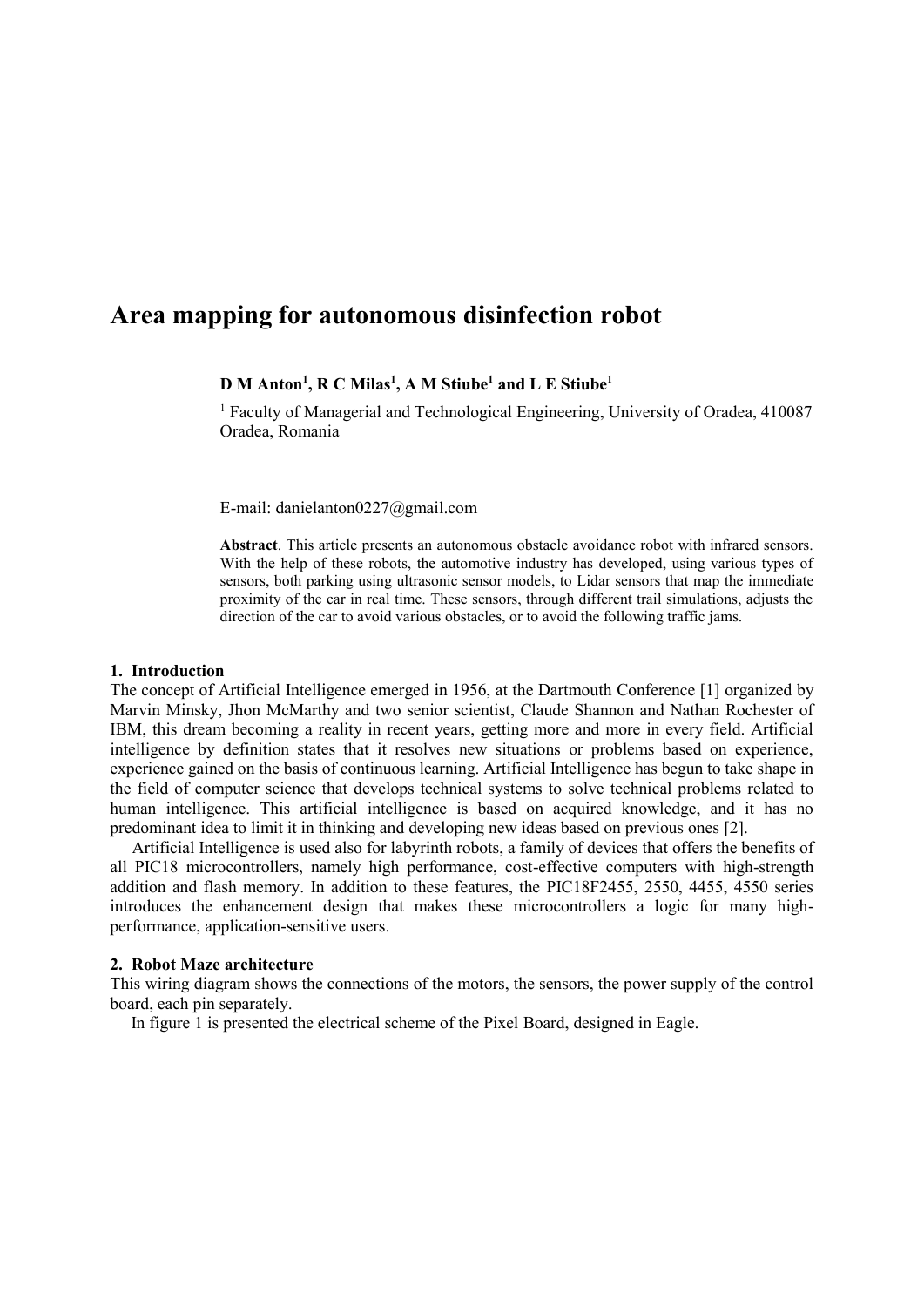

**Figure 1.** The electrical scheme of the Pixel Board route.

# **3. Motor driver and motor characteristics**

To reduce the size and weight of the robot, it was used a L293D driver, which controls the robot motors at 1000 rpm at the output of the gearbox. This driver supplies two motors because the plate PixelBoard is not capable of delivering a lot of continuous power, so we attach a motor driver that feeds directly to the DC source. This high-frequency bridge is designed to provide bidirectional current up to 600mA at voltages from 4.5V to 36V. Devices are designed to drive inductive loads such as relays, solenoids, DC and bipolar motors, and other high voltage or voltage loads in positive consumption applications. The DC motors [4] of the robot are equipped with reducers, because at the output of the motor we have a speed of 30000 rpm and the torque is very small to move the robot, the transmission ratio is 30: 1, the free running speed is 1000 rotations per minute at 12V. Maximum torque is equivalent to 63.6 mNm. Stall current is reaching up to 800mA in load, no load current settling at 100mA, this being different depending on the weight robot and the frictional force that appear between the wheels and the surface they are running on.

Running the robot is done with the wheels on which the bicomponent silicon care is added and it is very elastic, with a fairly high resistance, if it is stretched, it does not return. Wheel models have an outer mold for the contour of the wheels, designed and printed on the 3D printer. Silicon casting is done with the syringe because it has to take the air out between the mold and the tire and the space required to be filled with silicone does not allow us to introduce silicone quickly because of its sizes.

The analogue distance sensors used are Sharp, with the perception of the distance from 10 cm to 80 cm. These reflective sensors show us the distance with accuracy up to about 0.4 cm in our robot up to a wall, usually these walls are white and the reflection rate is about 90%, but in some cases the walls are gray , this reflection decreases to about 20% because it absorbs part of the light emitted by the diode, and the sensors only receive some of this infrared light emitted by the diode. At the maximum reading threshold, there is a hysteresis of a few millimeters, at minimum the values are almost unreviewable. In figure 2 is presented the actual build of the maze robot, and in figure 3 the electrical scheme.





**Figure 2.** Maze robot. **Figure 3.** The electric sensor distance diagram. [Pololu]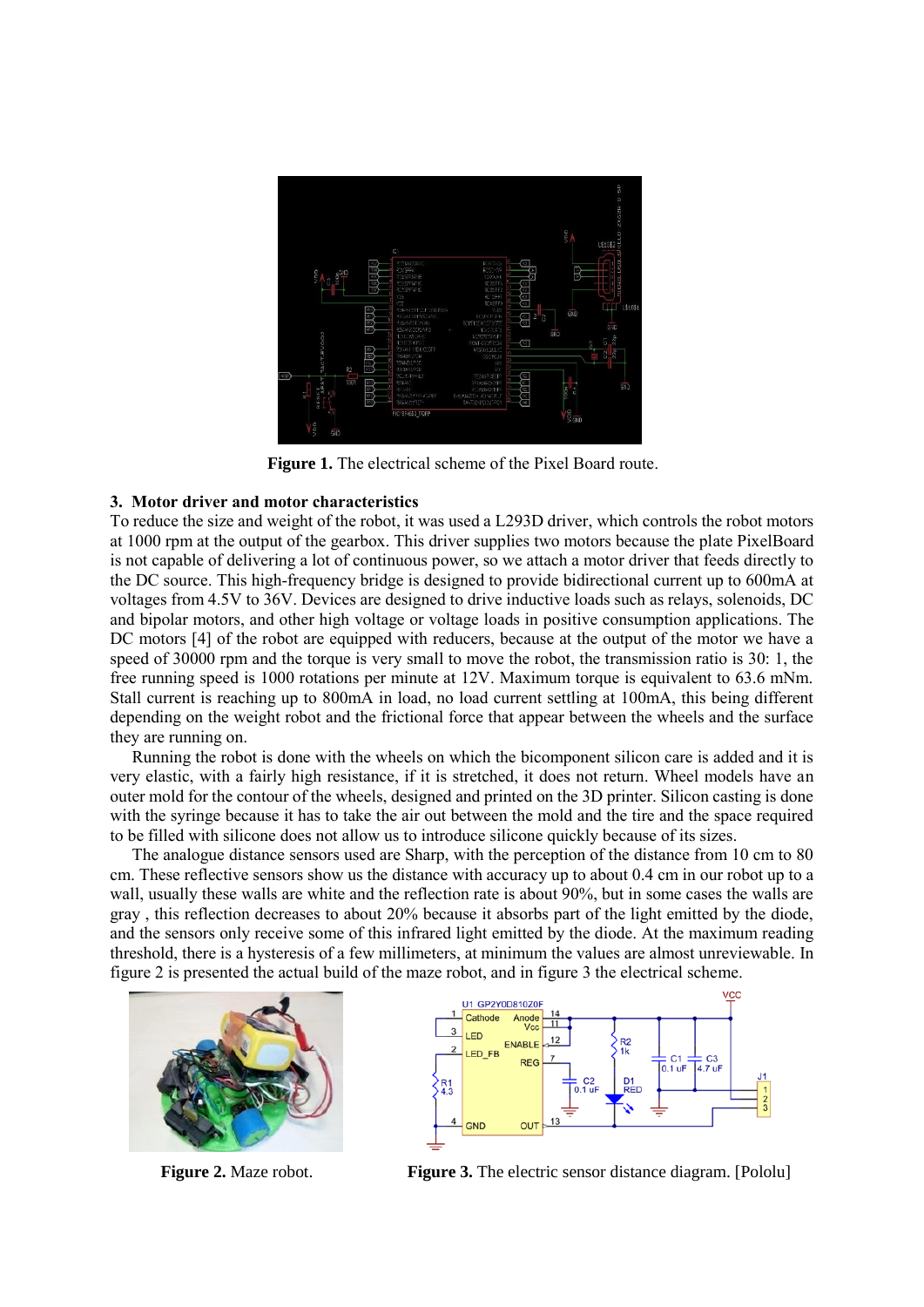### **4. Robot design and process of filament deposition**

This chassis has been engineered in SolidWorks, where all the control electronics, sensors, motors, encoders, wheels and battery are mounted, as presented in figure 4.

The robot is made of heated 40 W power filament and a 24 V supply, it heats up to  $220^{\circ}$ C, the filament is pushed by a stepper motor, and depending on the engine speeds the ones three axes  $(x, y, z)$ automatically adjust the pushing speed of the filament by the motor printer, and on the y-axis, the height of a single layer deposited from a passage of the nozzle extruder, which is a 0, 4 mm through filament care is extruded into layers of at least 0.1 mm high. In figure 5 is shown the scheme, designed in Eagle, with short caption (caption centred).





**Figure 4.** Design robot assembly. **Figure 5.** Figure with short caption.

## **5. Applying the Dijkstra algorithm**

Schedule a test area to apply this algorithm based on known distances after completing the route and finding the shortest route by distance and time. Determining the matrix of walls (sqm) this matrix will contain all the walls that the robot will bypass, the starting point and the finish. The declaration of maturity will be done on rows and columns, as in figure 6, all later being the robot working environment.

The other algorithm, also called another engagement algorithm, is sometimes used with the left or right turn function, these being chosen from the beginning for the robot. This is used in order not to get into the problem in which the robot resumes the same route, the other Pledge algorithm is used, which will arbitrarily choose the chosen direction [5].





**Figure 6.** Defining rows and colonies. **Figure 7.** Labyrinth of the robot

The drawing of the interface is based on a matrix in which the walls to be circumnavigated are marked with 1, and with 0 is marked the route where the robot can go willingly to accomplish the task that was imposed at the beginning, namely to choose the optimal route. The starting point and the finish point, the outline of the labyrinth, and the robot's own labyrinth in which to operate all the distances, are set, to find the shortest route [6].

Pentru programarea robotului, pe baza acestui alt algoritm, a fost utilizată generarea de grafică statică, cu implementarea lor bazată pe cod, precum și coduri open source, care au fost ulterior modificate pentru robot [7,8,9].

Operation of the labyrinth, at each secondary artery blockage, returns when the artery breaks away from the main artery and continues the path until the robot reaches the end point.